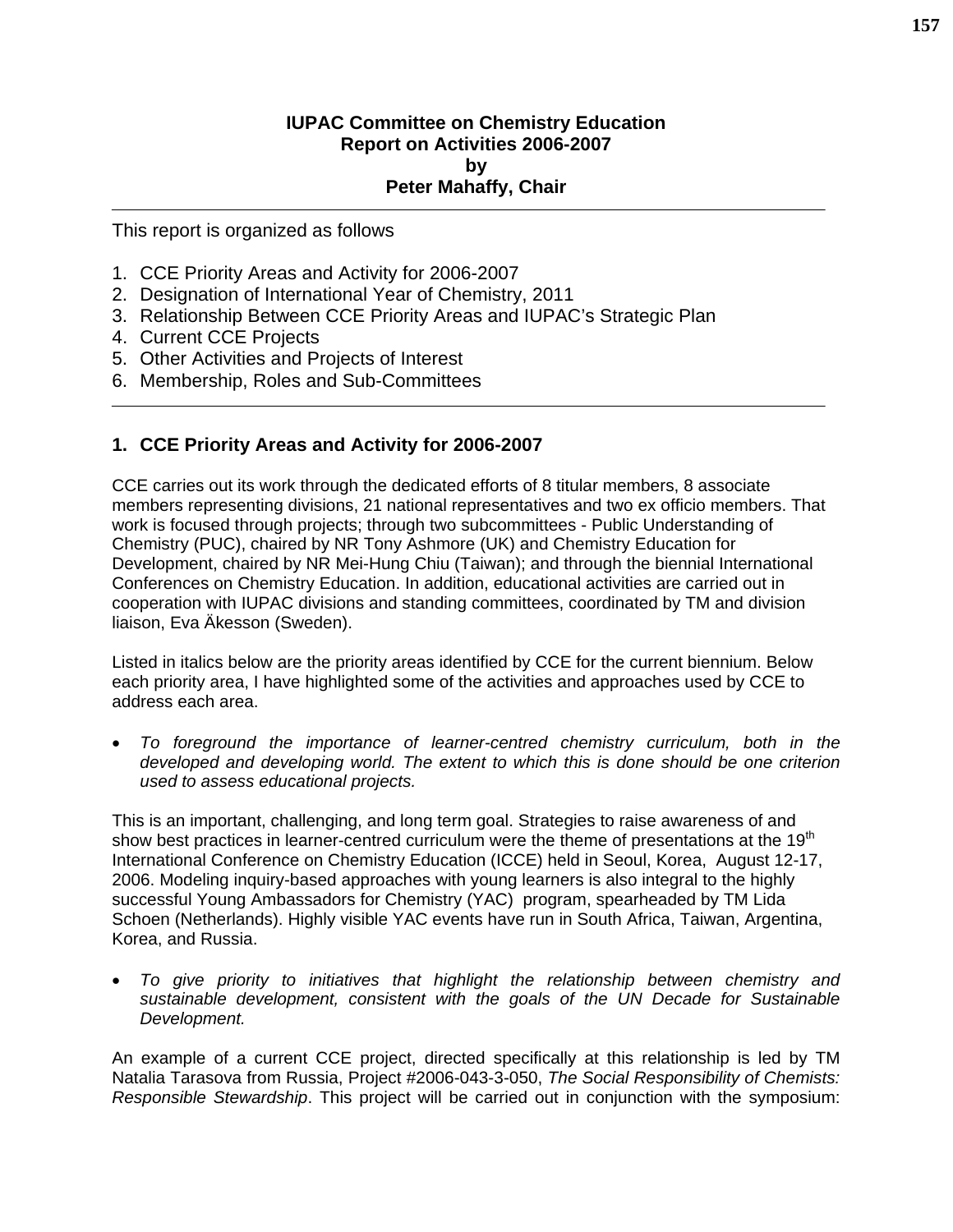*The Social Responsibility of Chemists: Green Chemistry*, at the Mendeleyev Congress in Moscow, Sept 23-28, 2007.

• *To continue to support initiatives that highlight ethical concerns in chemistry, including the collaboration that has developed between IUPAC and OPCW.* 

The CCE chair has worked with Torino IUPAC Congress organizers to put ethics on centre stage through a production of Roald Hoffmann's new play 'Should've' at the opening ceremony, following a plenary lecture on ethics by Hoffmann. A symposium, entitled: '*Beyond Should've: Ethics in Science and Education*,' will carry this important conversation further during the Congress. An example of a current CCE project that focuses on ethical concerns is led by Alastair Hay from the UK, Project 2005-029-1-050, *Educational Material for Raising Awareness of the Chemical Weapons Convention and the Multiple Uses of Chemicals*. Material covering four topics, taking a case-study approach, has been presented at workshops for secondary and tertiary chemistry teachers in Moscow, Leeds, Seoul, Bologna, and (scheduled) for the IUPAC Congress in Torino. Materials start with the beneficial use of chemicals, and raise awareness about the possible misuses of chemicals, including the production of chemical weapons. Students are encouraged to develop their own codes of responsible conduct. Web production of materials is underway, and they have been translated with the support of the Organization for the Prohibition of Chemical Weapons (OPCW) into the six official OPCW languages.

• *Increasing the public understanding of chemistry is of central importance to CCE. In this biennium we plan to work closely with COCI and divisions to obtain broad IUPAC approval*  for and implementation of our report proposing a niche for IUPAC in public understanding of *chemistry. One measure of success will be for Public Understanding of Chemistry to be seen as everyone's responsibility, tied into all IUPAC projects and activities in appropriate ways*.

The report, entitled *"Chemists and the Public: IUPAC's Role in Achieving Mutual Understanding,"* has been completed, following the receipt of comments on the draft placed on the IUPAC web site. The report was approved by the IUPAC Bureau, and submitted to Pure & Applied Chemistry for dissemination. The half-day joint meeting of Chemrawn, COCI, and CCE at the General Assembly in Torino will be devoted to consideration of how to tie public understanding outcomes into all IUPAC projects and conferences, and will be facilitated by NR Mort Hoffman (USA). Public Understanding of Chemistry sub-committee chair, NR Tony Ashmore (UK) has organized a high profile symposium at the IUPAC Congress in Torino on the Public Understanding of Chemistry, and CCE has given leadership in mapping the way toward declaration of an International Year of Chemistry, as described more fully below.

- *The biennial International Conferences on Chemistry Education are flagship activities for CCE. We seek to more fully integrate ICCE activities into the work of CCE and use ICCE conferences to report the outcomes of CCE projects and bring participants together to implement CCE strategies and*
- *To build chemistry education networks, using fully the multicultural competence within CCE.*

TM Choon Do (Korea) served as the Chair of the Organizing Committee of the successful 19<sup>th</sup> International Conference on Chemistry Education, held Aug 12 -17, 2006, with the participation of over 300 chemistry educators from 37 countries. CCE projects were featured in symposia and workshops on public understanding of chemistry, multiple uses of chemicals, and responsible stewardship. In addition a CCE project on automated Japanese-English translation was reported by TM Masato Ito (Japan). Ito also serves as editor of Chemistry Education International. Conference coordinator Warren Beasley (TM, Australia) will report to the CCE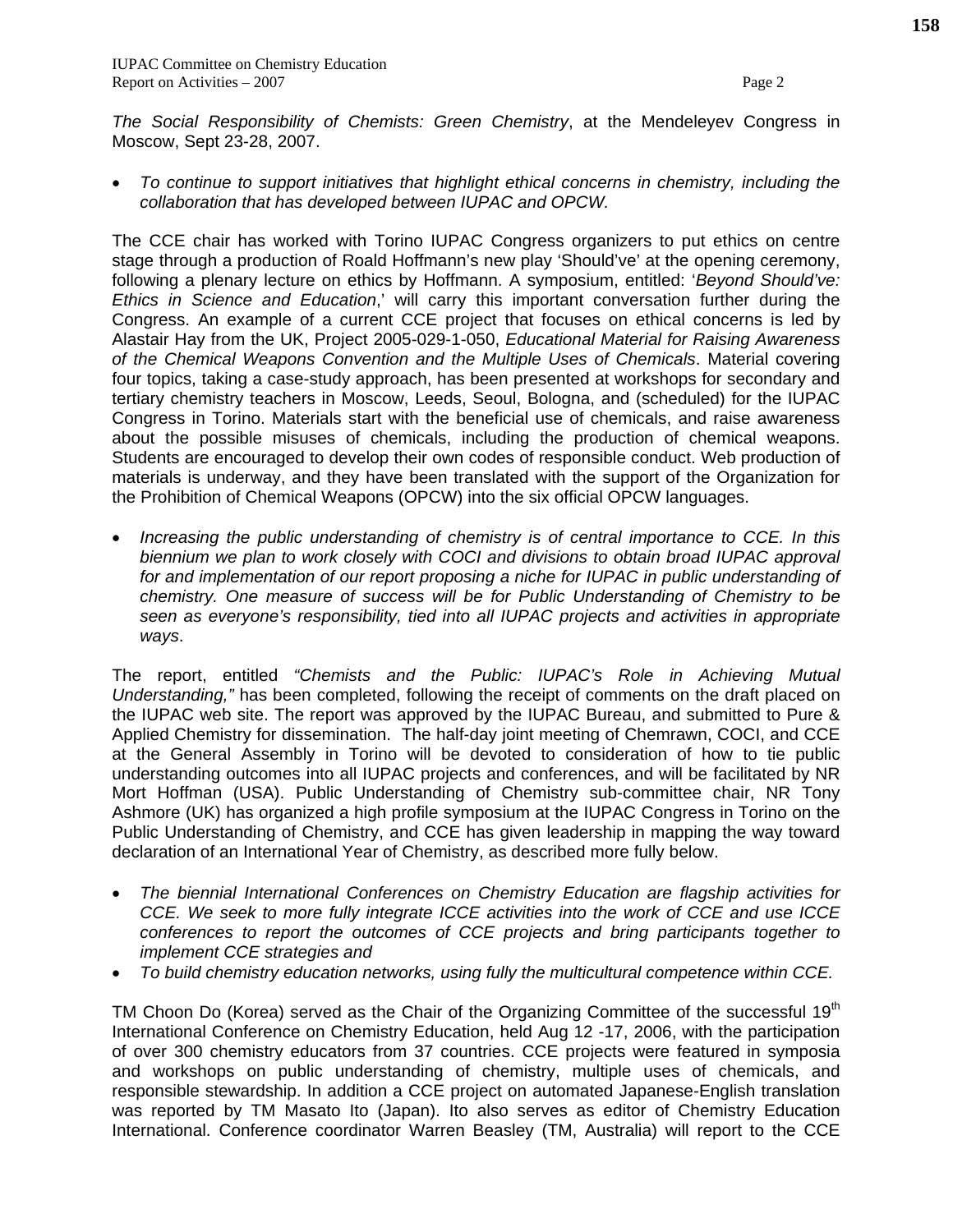meeting in Torino on plans for the  $20<sup>th</sup>$  ICCE, to be held in Mauritius, August 3-8, 2008, with a satellite conference in Kenya (http://www.uom.ac.mu/20icce.htm). CCE will liaise with both UNESCO and ICSU's regional office on ways to ensure that the conference brings benefits to sub-Saharan Africa. A decision on the site for the 2010 Conference will also be made at the CCE meeting in Torino.

The ICCE has spawned and supported other networks in chemistry education. One good example of such a regional network, which was the focus of a session at the  $19<sup>th</sup>$  ICCE, is the Network for Inter-Asian Chemistry Educators (NICE). A second NICE symposium, with the purpose of sharing chemistry teaching strategies and materials between Asian chemistry educators, will take place in Taipei just before the IUPAC GA.

Local networks have been built in many regions through the efforts of ex-officio member John Bradley, who continues to hold workshops around the world on microscale chemistry for student laboratories.

• *To articulate clear directions for the Chemistry Education for Development subcommittee,*  and include the Flying Chemist Program as an integral part of the work of that *subcommittee.* 

Having reviewed successful FCP visits to India and Sri Lanka under the leadership of former CCE chair Peter Atkins and former CED subcommittee chair Ram Lamba, CED subcommittee chair, Mei-Hung Chiu, will bring to the CCE meeting in Torino recommendations for formalizing application procedures for the Flying Chemist Program. She will also propose mechanisms to develop a roster of expertise within and outside of CCE membership that can be tapped by new applicants. CCE is currently formalizing arrangements for its  $3<sup>rd</sup>$  FCP visit in early 2008, which will focus on improving the teaching and learning of chemistry at the tertiary level in the Philippines.

#### **2. Designation of International Year of Chemistry**

One of the most significant contributions IUPAC will make to enhance public understanding of chemistry may result from the decision in principle for IUPAC to gather partners to launch an International Year of Chemistry. At the request of the IUPAC Bureau, CCE has given leadership to mapping out the necessary steps for designation. This has taken shape through a project (2007-011-1-050) led by the Committee on Chemistry Education with the mandate "to submit to IUPAC a plan to secure the UNESCO (and UN) designation of 2011 as the International Year."

A task group comprising CCE's Tony Ashmore (Chair – UK) and Natalia Tarasova (Russia), John Jost (Executive Director IUPAC), Nina McClelland (USA), and Stanley Langer (UK) visited UNESCO, Paris on 25 May 2007 to learn from the experience of UNESCO staff. Since the task group meeting was only a few days before submission of this report, an update on recommended steps for IUPAC and actions to date will be given at the Bureau and Council meeting in Torino.

At this point, we have the following understanding of what will be needed.

The earliest available year is 2011, the centenary of the award of the Chemistry Nobel Prize to Madame Curie and a year in which an IUPAC World Chemistry Congress will be held. An earlier suggestion to designate 2009 to commemorate the Mendeleyev Centenary leaves insufficient time for planning. However lessons learned from activity in Russia will be valuable, as will the experiences of other international years, such as physics and planet earth.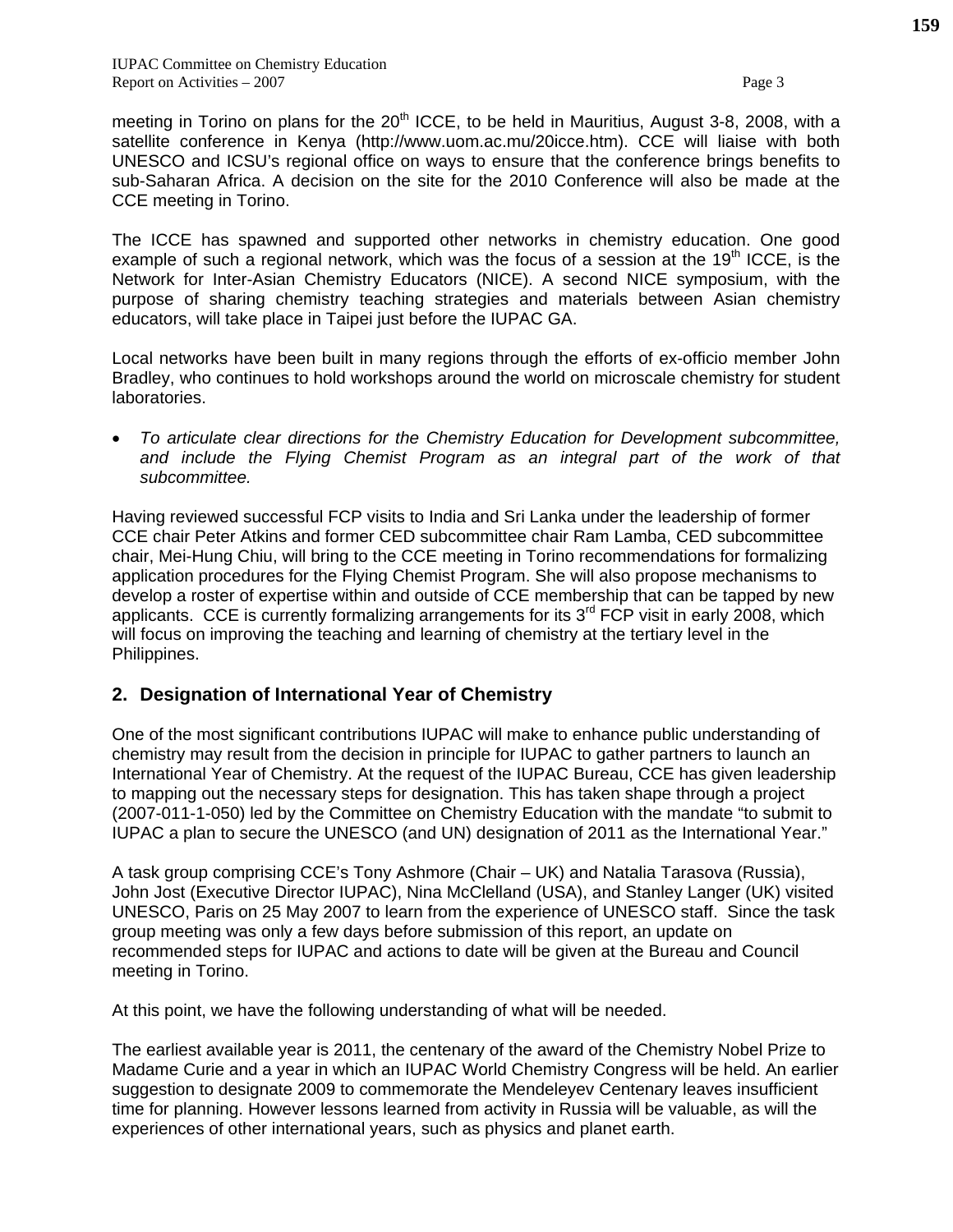Formal designation by UNESCO will be essential and additional designation by the UN will be highly desirable if the International Year is to be global and supported by developing countries. These processes are separate. The added benefit of UN designation is that the resolution that is passed is communicated to all member governments and facilitates activity and access to funding in some countries. The decision making body is the annual UN General Assembly and would follow on from UNESCO decision. Decision making in UNESCO is via a recommendation from an Executive Board, meeting in October 2007, to a General Conference, meeting immediately after the Executive Board. UNESCO General Conference meetings are biennial so it is essential that IUPAC develops and carefully meets a timetable for next steps.

Within UNESCO, IUPAC can promote a resolution through:

- the secretariat
- ICSU, or
- a member state

As the General Conference of Member States is the decision making body we are advised that promotion by a member state, supported by others, is the most likely to succeed. Further, promotion by an African country, with support from elsewhere accords with UNESCO priorities. IUPAC should identify a country to take the lead with respect to bringing forward a recommendation for a UNESCO decision.

Member states have Permanent Representatives to UNESCO based in Paris and National Commission for UNESCO based at home. The support of these Representatives and Commissions in promoting and voting for the resolution is vital. This requires urgent action by IUPAC's NAOs and ANAOs and by national chemical societies.

The project group is preparing template letters to these bodies and template letters they can use in communicating with their representatives and commissions. The IUPAC Secretariat will prepare and dispatch individualized communications and monitor consequent activity. The Secretariat will need to follow up and ensure appropriate support is secured and is timely; otherwise designation will not be achieved.

IUPAC will need to submit an information document to the UNESCO Executive Board requesting the designation of an International Year, explaining its importance and showing how IUPAC and its associated organisations will deliver on a global basis.

The experiences of cooperation with UNESCO over the International Year of Physics will be most helpful. UNESCO hosted the launch event at its headquarters in Paris. This comprised a half-day gathering of government representatives, UN ambassadors, leading scientists and politicians, and included a two day conference for 1000 participants on the future of physics. The audience included 500 talented students from across the world selected in part from UNESCO schools and the International Physics Olympiad. Later in the year there was a World Congress on Physics for Sustainability. Both a highly visible launch and a year end closing event are important.

Challenges for IUPAC will include collaboration with others to obtain the necessary funding, obtaining global participation from national societies for activities, and the need to consider carefully the viability and risks inherent in a heavy reliance on volunteers.

### **3. Relationship Between CCE Priority Areas and IUPAC's Strategic Plan**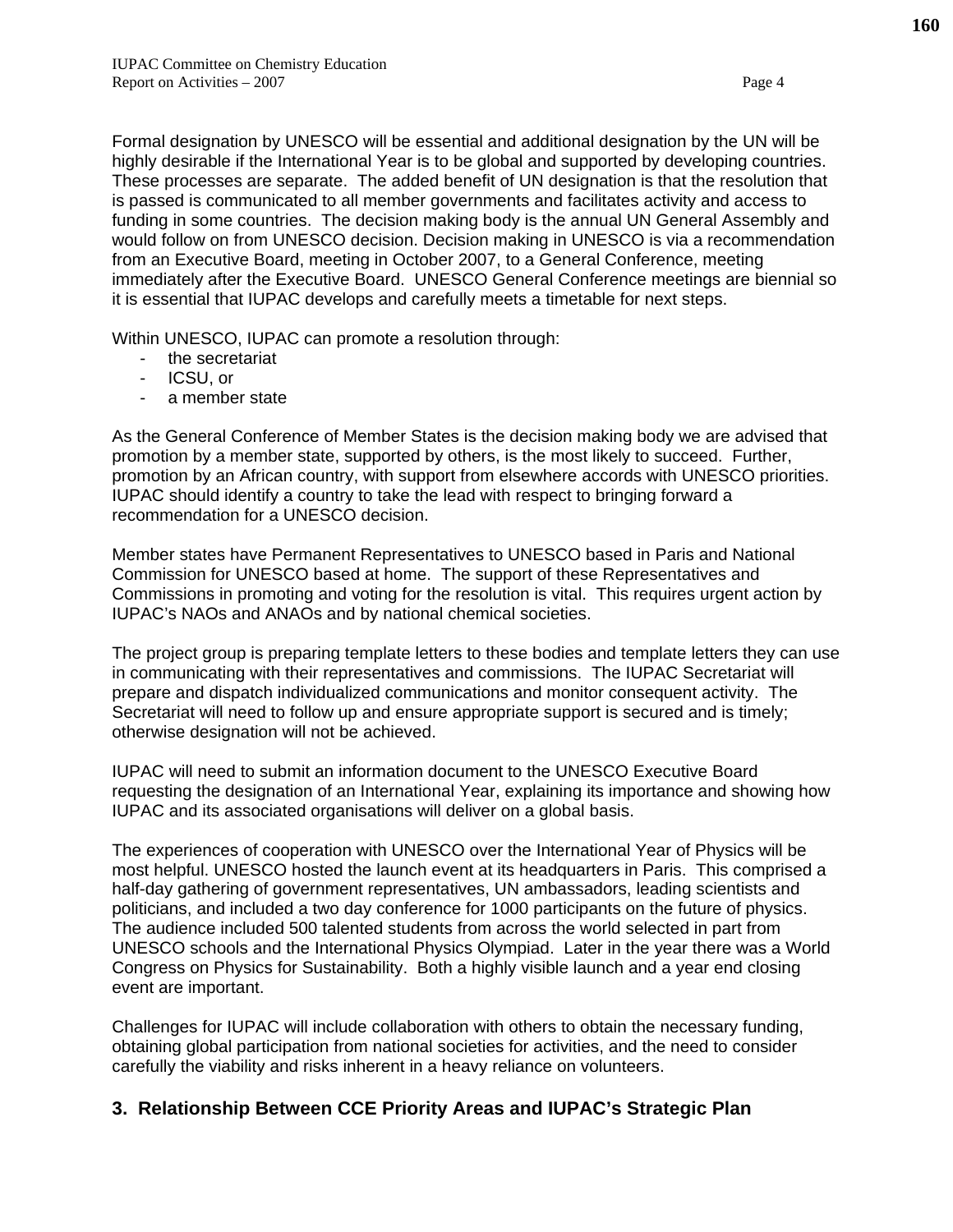*a. IUPAC will provide leadership as a worldwide scientific organization that objectively addresses global issues involving the chemical sciences.* 

Leadership in the areas of chemistry education and public understanding is evident from the International Year of Chemistry initiative, as well as placing high priority on fostering learnercentred curriculum. The work to define IUPAC's niche in the public understanding of chemistry has also been well received by national chemical societies.

*b. IUPAC will facilitate the advancement of research in the chemical sciences through the tools that it provides for international standardization and scientific discussion.* 

Approaches to the development of curriculum and to the public understanding of chemistry must be informed by the extensive research literature in these areas, and this has been a significant focus of CCE's efforts in the past biennium.

*c. IUPAC will assist chemistry-related industry in its contribution to sustainable development, wealth creation, and improvement in the quality of life.* 

CCE continues to build a strong relationship with the Committee on Chemistry and Industry (COCI), over topics of mutual interest, such as the public understanding of chemistry. Implementation of the goals of the UN Decade for Education for Sustainable Development has been the focus of CCE projects and activities.

*d. IUPAC will foster communication among individual chemists and scientific organizations, with special emphasis on the needs of chemists in developing countries.* 

The International Conferences on Chemistry Education (ICCE) are designed to bring chemists from around the world together to address common issues. Particular attention is paid to the needs of developing countries with the formation of the Sub-Committee on Chemistry Education for Development.

*e. IUPAC will utilize its global perspective and network to contribute to the enhancement of chemistry education, the career development of young chemical scientists, and the public appreciation of chemistry.* 

This statement embodies significantly the mandate of CCE. One additional example of attention to the enhancement of chemistry education and the public appreciation of chemistry, not given above, is the launching of CCE's second global poster competition for young people. As with the YAC program, this initiative brought IUPAC into partnership with Science Across the World. TMs Lida Schoen and Choon Do coordinated the effort. Students from around the world were asked to visualize their ideas about "Chemistry for Humanity." Almost 1000 entries from 32 countries were submitted, and 54 posters were displayed at the 19<sup>th</sup> ICCE in Seoul. A selection of posters can be viewed in the January-February 2007 issue of Chemistry International.

*f. IUPAC will broaden its national membership base and will seek the maximum feasible diversity in membership of IUPAC bodies in terms of geography, gender, and age.* 

CCE has given a great deal of attention to diversity within its own membership, and has developed a new mechanism for membership renewal through the formation of an advisory committee on membership. The committee, chaired by CCE past-chair Peter Atkins, solicits nominations from members and others, and recommends to the CCE chair Titular Members and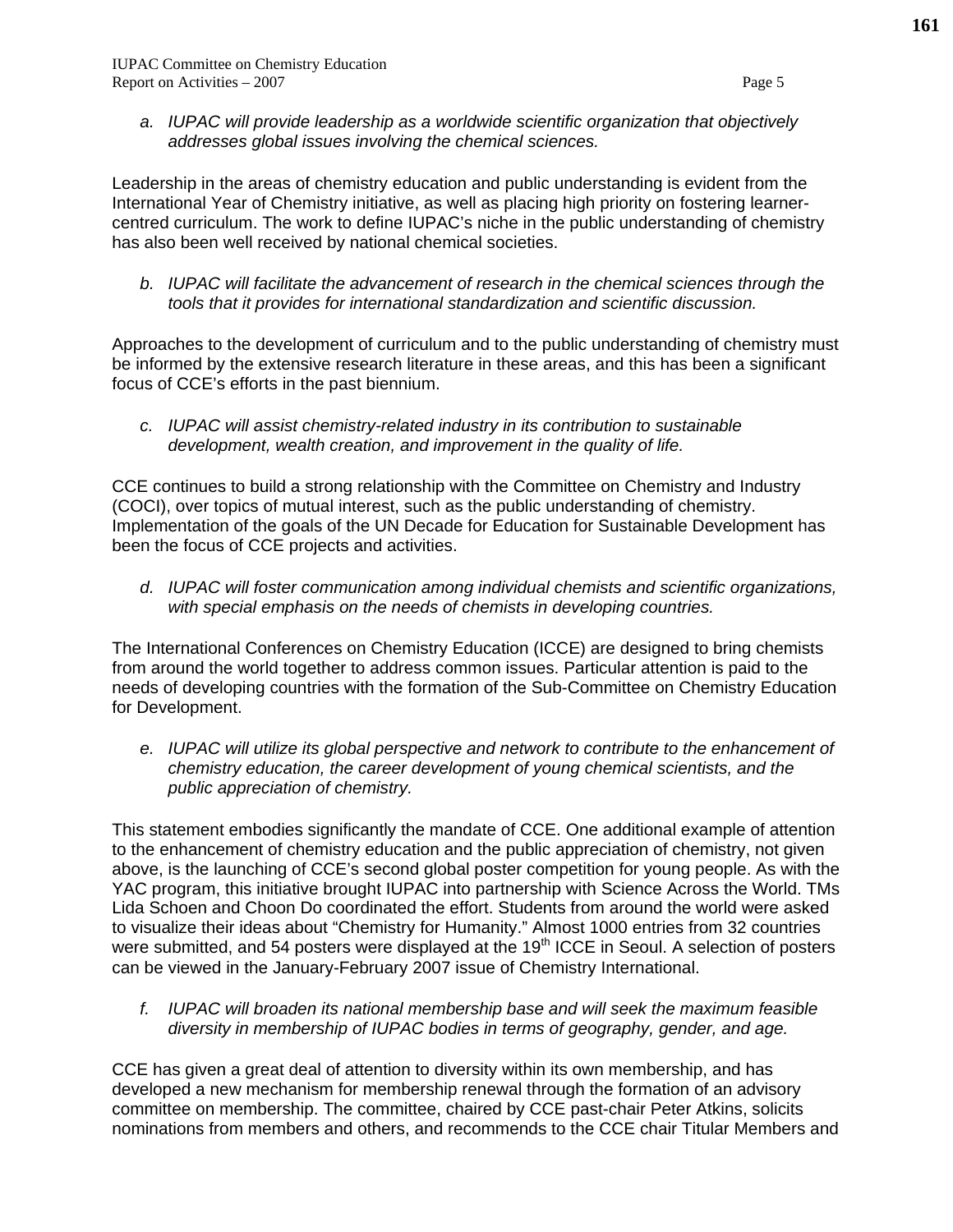National Representatives for the next biennium. This process is being piloted at present, and will result in recommendations for CCE membership for 2008-2009.

# **3. Current CCE Projects**

- 2007-011-1-050 International Year of Chemistry Initial strategy planning
- 2006-043-3-050 The Social Responsibility of Chemists: Responsible Stewardship
- 2005-029-1-050 Educational material for raising awareness of the Chemical Weapons Convention and the multiple uses of chemicals
- 2005-002-2-050 Micro-scale chemistry for student laboratories in India
- 2004-047-1-050 Public understanding of science: identifying IUPAC's niche
- 2003-055-1-050 Young Ambassadors for Chemistry (YAC)
- 2002-021-2-050 A feasibility study of the scope and limitation of machine translations as a means of disseminating useful reading material for chemical education to be used on the internet
- 2001-016-1-050 IUPAC chemical nomenclature for chemistry teachers at secondary schools

# **4. Other Activities and Projects of Interest**

- The Flying Chemists Program
- *Chemical Education International* (the *e*-journal succeeding to the International Newsletter in Chemical Education)
- Chemical Education and Sustainable Development (2004 International Conference) ; *2000 event*
- DIDAC
- Virtual Chemical Education
- International Network for Locally Produced Low Cost Equipment
- Source Books for Teaching of Chemistry
- CHEMRAWN X Chemical Education
- Teaching High Temperature Materials Chemistry at University
- Green Chemistry in Africa (a book meant for university students and with a focus on Africa)
- Global Climate Change a monograph for secondary schools
- Medicinal Chemistry Curriculum
- The Science of Chemical Safety Essential Toxicology an Educational Resource

# **5. Membership, Roles and Sub-Committees**

# **Titular Members**

Prof. Peter G. Mahaffy (Canada) - Chair

Prof. Eva Åkesson (Sweden) - Secretary - *Division Liaison* 

Prof. Warren Beasley (Australia)- *Conference Coordinator*

Prof. Choon H. Do (Korea) - *Project Group Coordinator* 

Prof. Masato M. Ito (Japan)

Prof. Ram S. Lamba (Puerto Rico)

Dr. Lida Schoen (Netherlands)

Prof. Natalia P. Tarasova (Russia)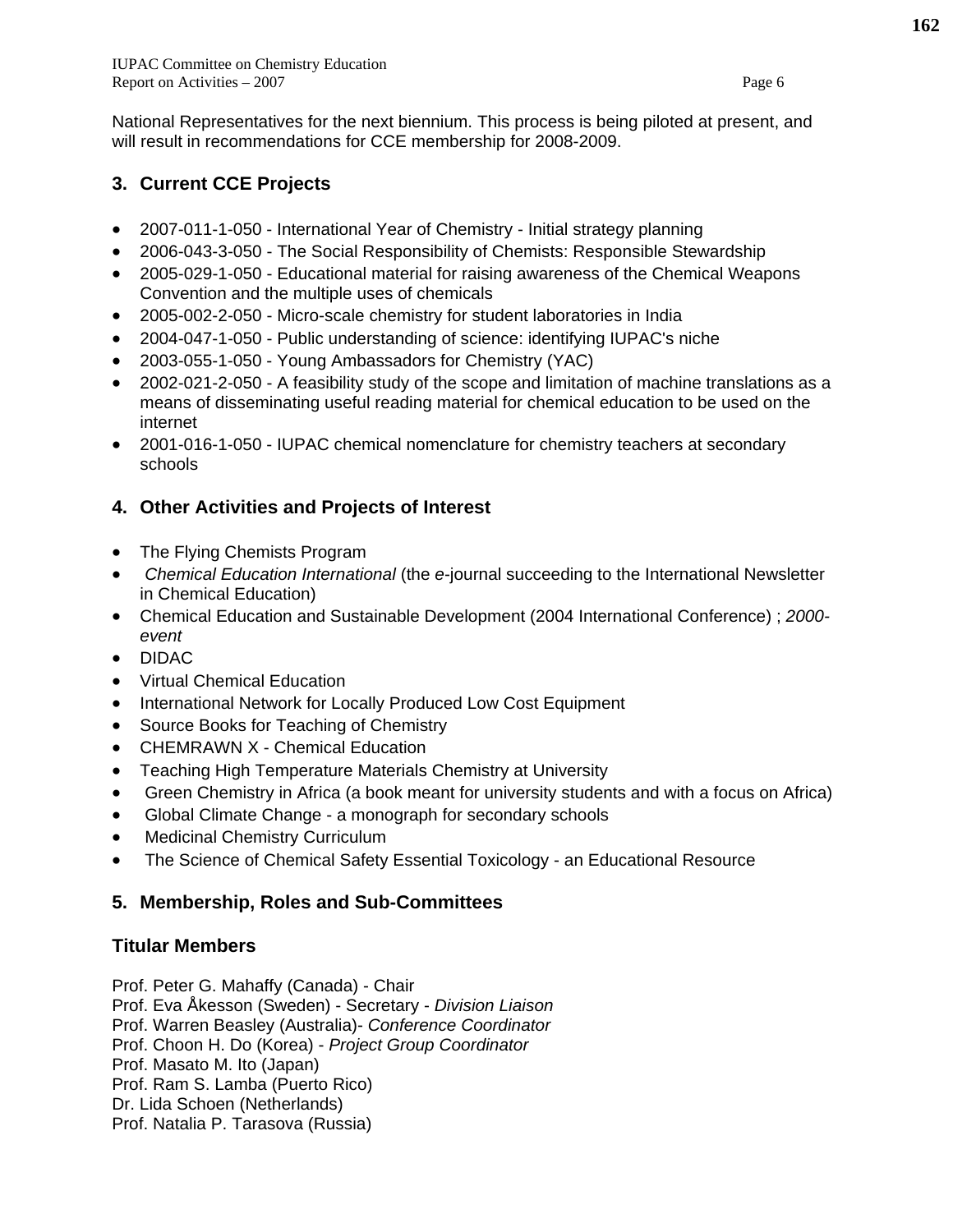## **Associate Members** (Divisional Representatives)

- Prof. A. James McQuillan (New Zealand) Physical and Biophysical Chemistry
- Prof. Leonard Interrante (United States) Inorganic Chemistry
- Prof. Gerrit J. Koomen (Netherlands) Organic and Biomolecular Chemistry
- Prof. Jean-Pierre Vairon (France) Polymer
- Prof. Roger M. Smith (United Kingdom) Analytical Chemistry
- Dr. R. Donald Wauchope (United States) Chemistry and the Environment
- Dr. Mukund S. Chorghade (United States) Chemistry and Human Health
- Prof. Richard Hartshorn (New Zealand) Chemical Nomenclature and Structural Representation

### **National Representatives**

- Prof. Ludo Brandt Belgium
- Prof. Alvaro Chrispino Brazil
- Prof. Borislav Toshev Bulgaria
- Prof. Qiankun Zhuang China/Beijing
- Prof. Mei-Hung Chiu China/Taipei
- Prof. Ameen Farouk M. Fahmy Egypt
- Prof. Terence N. Mitchell Germany
- Prof. Miklos Riedel **Hungary**
- Prof. Uday Maitra India
- Prof. Peter E. Childs Ireland
- Dr. Mordechai Livneh Israel
- Prof. Liberato Cardellini Italy
- Prof. Masahiro Kamata Japan